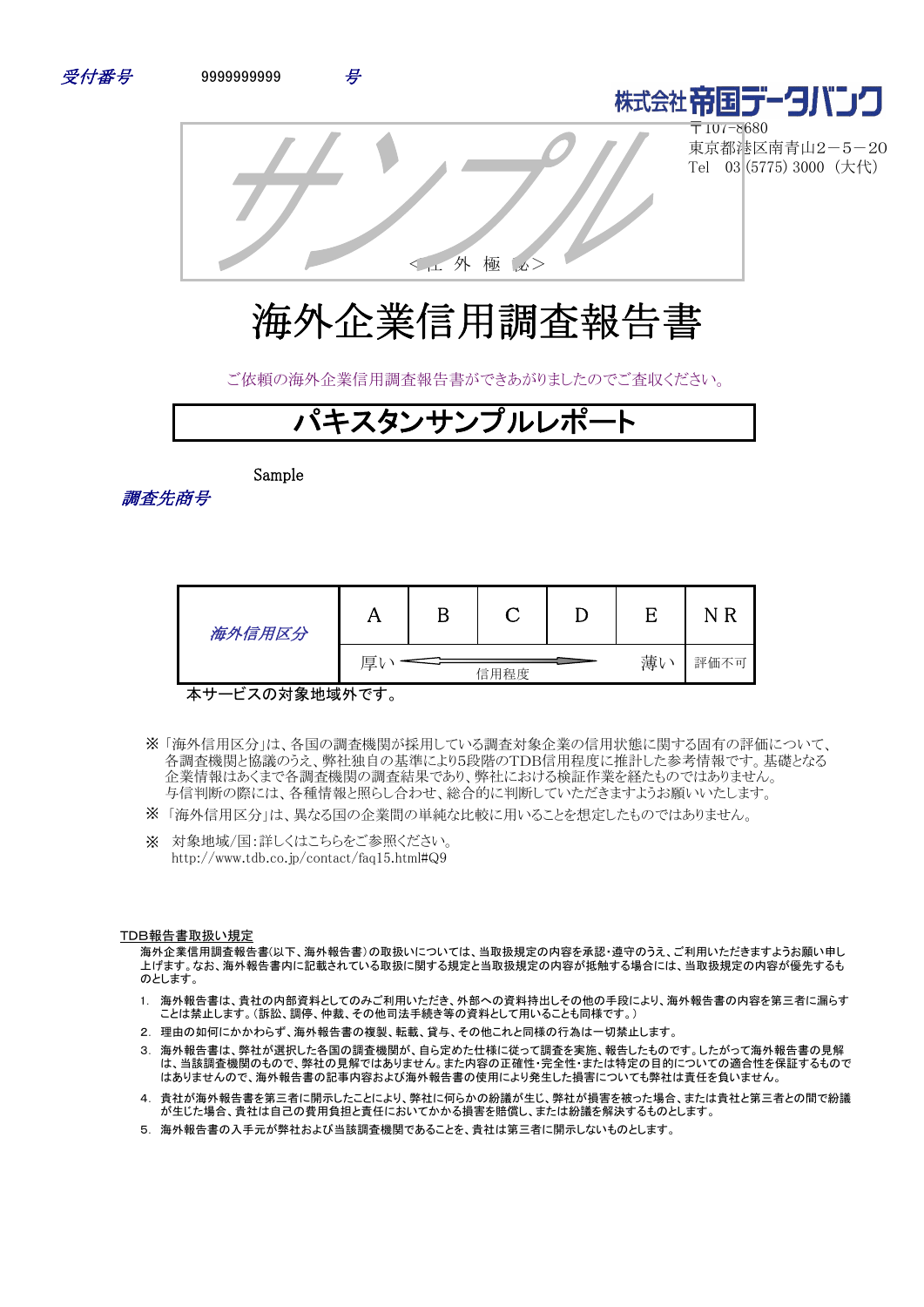## **TOTAL PAKISTAN REPORT**

| <b>POLITICAL DATA</b>     |         | <b>ECONOMICAL DATA</b>  |            |  |
|---------------------------|---------|-------------------------|------------|--|
| <b>Form of Government</b> | Federal | <b>Currency</b>         | <b>PKR</b> |  |
| <b>Economic Risk</b>      | None    | <b>Branch Situation</b> | Satisfied  |  |

#### **IDENTIFICATION**

| The Given Information |                                | Remark<br>n/a      |
|-----------------------|--------------------------------|--------------------|
| Name:                 | XXX (PVT). LTD                 | Legal Name:<br>n/a |
| Address:              | XXX, XXXXXX, PARK AVENUE,      |                    |
|                       | 24/A, BLOCK 6, P.E.C.H.S, MAIN |                    |
| Telephone Number:     | 92-213- XXXXXX                 |                    |
| Fax Number:           | n/a                            |                    |

| <b>Credit Report Last</b><br>Updated on | 25th January XXXX |
|-----------------------------------------|-------------------|
| Your ref                                | 201300XXX         |
| Our ref                                 | CO209XXXX         |

| Company Name           | XXXX XXXX XXXX (Pvt) Limited<br>DBA: XXX (PVT) Ltd.                                  |
|------------------------|--------------------------------------------------------------------------------------|
| Address                | Park Avenue<br>XXXX, XXXX XXXX XXXX, Main Shahrah-e-Faisal<br>Karachi<br>Pakistan/PK |
| Phone                  | +92 21 34XXXXXX                                                                      |
| Facsimile              | +92 21 34XXXXXX                                                                      |
| <b>Registration ID</b> | 0000XXX                                                                              |
| <b>Status</b>          | active                                                                               |
| <b>State</b>           | Securities/Exchange Commission of Pakistan                                           |
| Legal Form             | Company limited by shares                                                            |
| <b>Staff</b>           | XХ                                                                                   |

### **Business**

| Established              | 19XX                    |                                                |  |
|--------------------------|-------------------------|------------------------------------------------|--|
| History                  |                         | Karachi Chamber of Commerce & Industry. (KCCI) |  |
| Line of Business         |                         | Consumer goods wholesale                       |  |
| <b>Industry Division</b> | Wholesale trade         |                                                |  |
| Industry-code (NACE)     | <b>XXXX</b>             | Wholesale of other machinery and equipment     |  |
| Import/Export            | Import                  |                                                |  |
| <b>Banks</b>             | <b>XXX Bank Limited</b> |                                                |  |
|                          | <b>XXXX Limited</b>     |                                                |  |
|                          |                         | <b>XXXXXX</b> Bank Limited                     |  |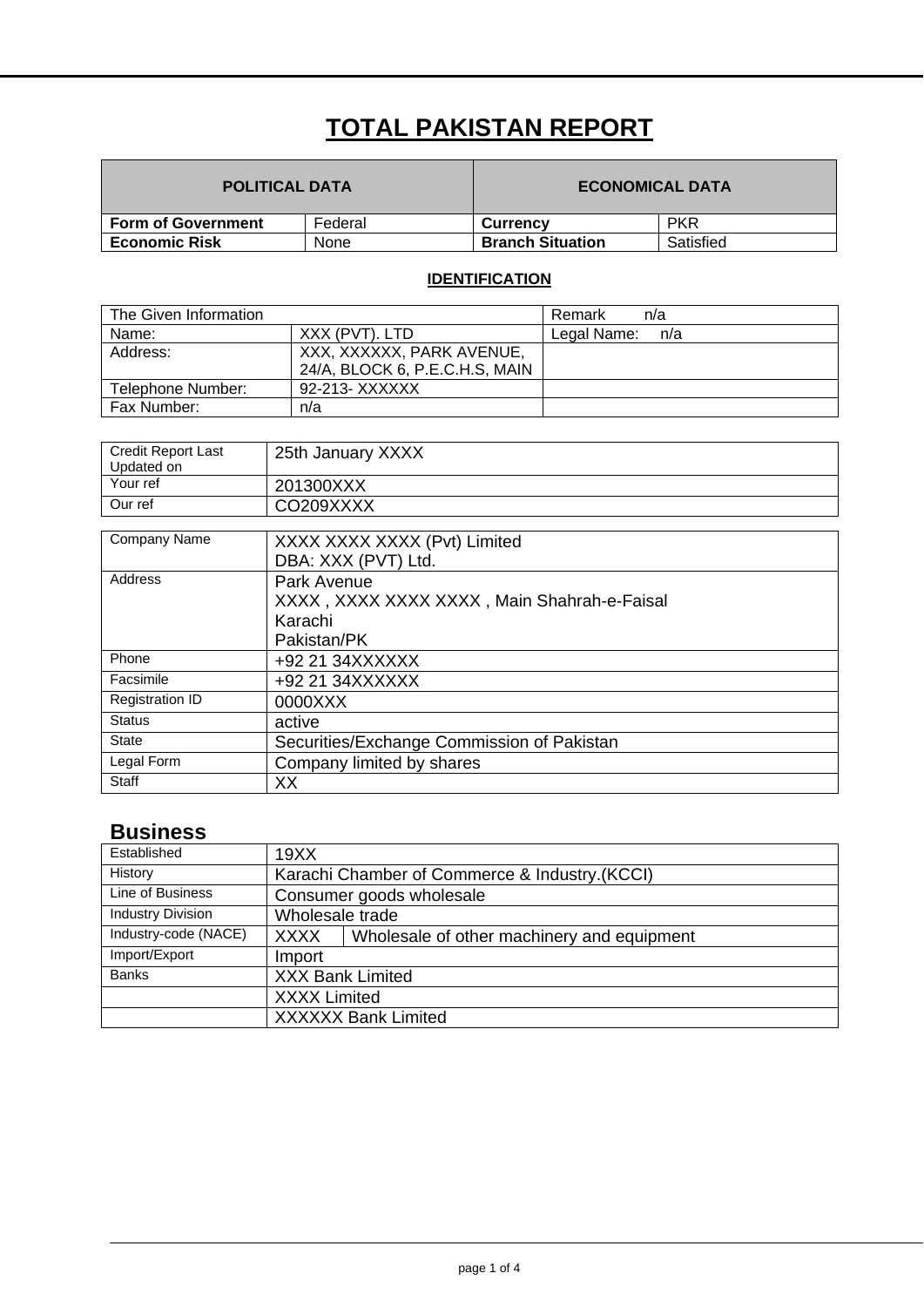### **Operations & Activity**

The company is engaged in the import & distribution of Textile and Apparel Machinery.

The company is importing mainly from U.S.A., European Countries, China, Korea, Japan, Taiwan & Hong Kong.

The company's customers are mainly textile companies, garment manufacturers, the apparel industry etc.

Operations and branches:

At the address, XXXXX, XXXXX, XXXXXXX, Main Shahrah-e-Faisal, Karachi, Pakistan, we find the companies registered and head office, owned and located at commercial area of Karachi.

The company maintains a branch located in XXXXXXX at present.

#### **Company Register**

| Company No:           |                | 0000XXX                                                     |
|-----------------------|----------------|-------------------------------------------------------------|
| Legal form:           |                | Company limited by shares                                   |
| Legal status:         |                | active                                                      |
| Responsible Register: |                | Securities/Exchange Commission of Pakistan                  |
| Entry<br>active       | <b>Deleted</b> | <b>Name</b><br>XXXX XXXXXXX (Pvt) Limited                   |
| Entry<br>active       | <b>Deleted</b> | <b>Address</b><br>XXXXX, XXXXX, XXXXXXX, Karachi,           |
| Entry<br>active       | <b>Deleted</b> | Capital<br>Capital PKR XXXXXX, paidup PKR XXXXXX            |
| Entry<br>active       | <b>Deleted</b> | <b>Capital Structure</b><br><b>XXXXX Shares of PKR XXXX</b> |

#### **Management**

| Name         |
|--------------|
| <b>XXXXX</b> |
| XXXXX        |
| XXXXX        |
|              |

#### **External Positions**

| Title   | Name       |
|---------|------------|
| Auditor | XXXXX & Co |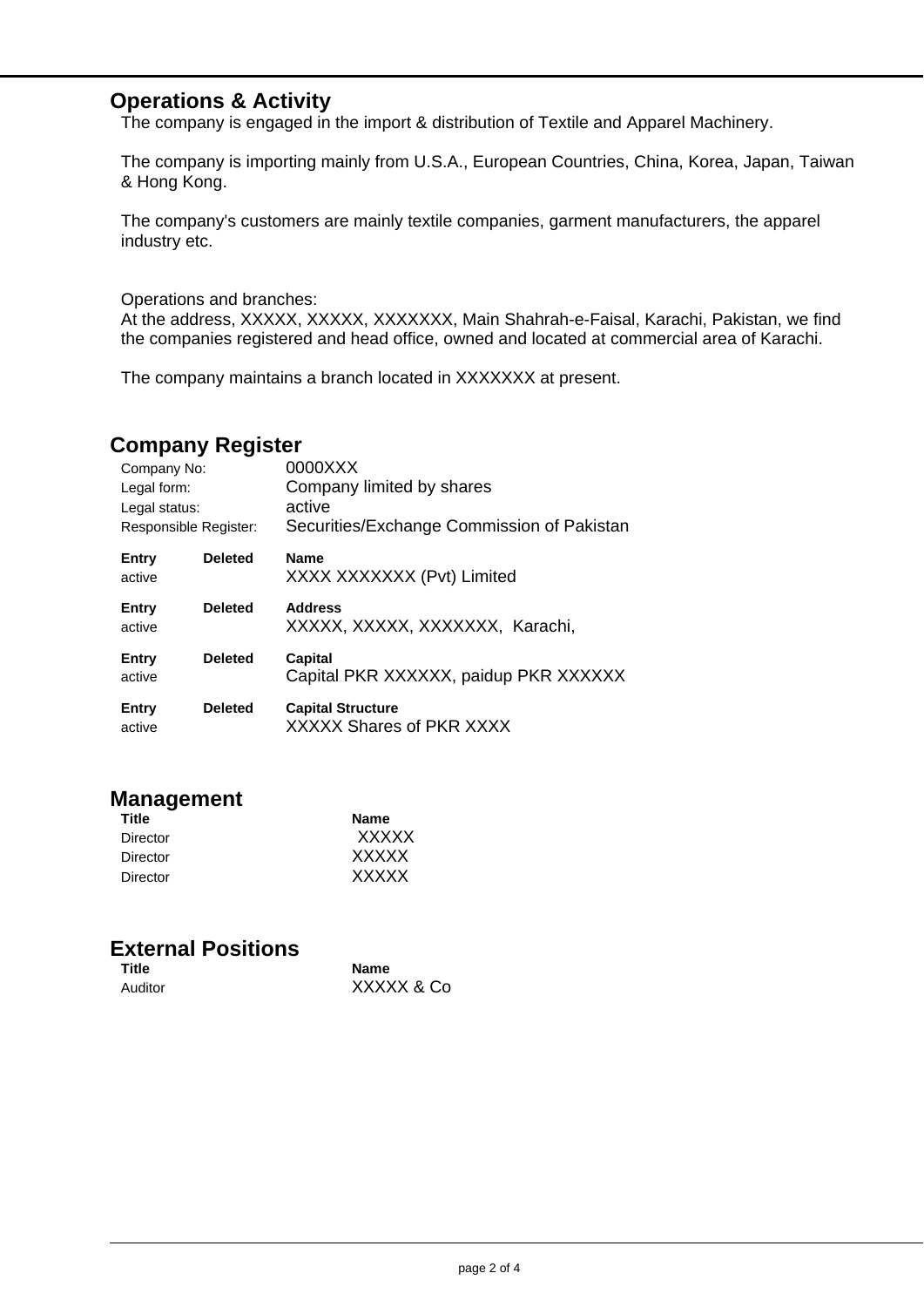#### **Executive board**

| Title                          | Name        |  |
|--------------------------------|-------------|--|
| <b>Chief Executive Officer</b> | XXXXX XXXXX |  |

#### **Financials**

Company's last available financial information for the period ended 30th June, 20XX is not filed by the Company in the Companies Registration Office (CRO) as it is not mandatory for Private Limited Companies to file their annual audited accounts as per law in Pakistan.

#### **Owner/-s**

Shareholders:

| Names      | No. of Shares |
|------------|---------------|
| Mr. XXXXX  | <b>XXX</b>    |
| Mr. XXXXX  | <b>XXXX</b>   |
| Mr. XXXXX  | <b>XXXX</b>   |
| Mrs. XXXXX | <b>XXXX</b>   |
| Ms. XXXXX  | <b>XXXX</b>   |

Principals / Partners (Foreign):

(1)XXXXX XXXXX LIMITED, BELGIUM. (2) XXXXX , ITALY. (3) XXXXX GMBH, GERMANY. (4) XXXXX I GMBH, GERMANY. (5) XXXXX, ITALY. (6) XXXXX, ITALY. (7) XXXXX, ITALY. (8) XXXXX , ITALY. (9) XXXXX SRL, ITALY. (10) XXXXX TURKEY.

#### **Public Records & Legal Items**

No legal information is available.

#### **Trade Payment Record**

Payments would be made through L/C, D/A basis. No complaints been reported.